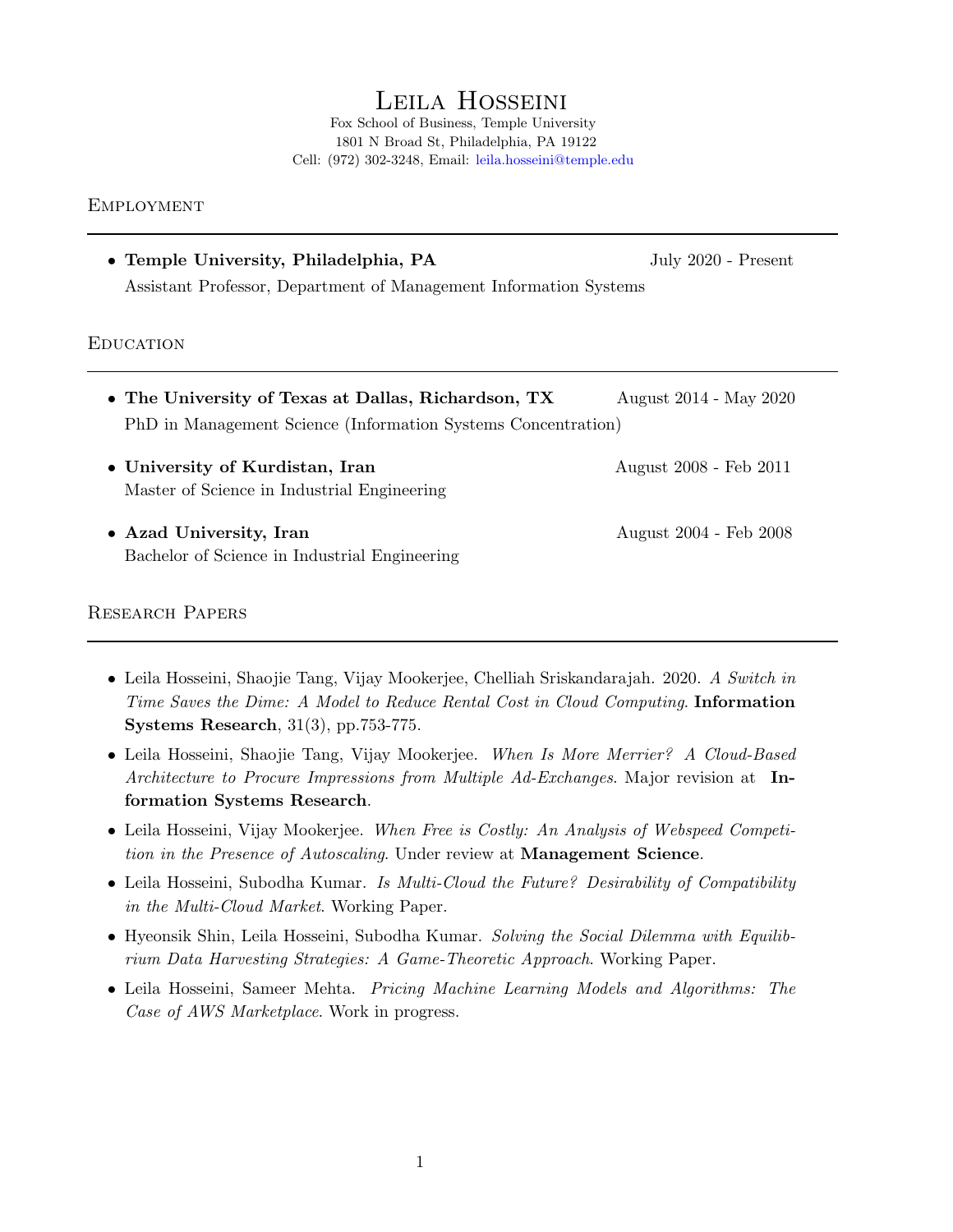- Research Interests: Cloud Computing, Economics of AI, Real-Time Digital Advertising.
- Research Methodologies: Game Theory, Optimization, Econometrics.
- Teaching Interests: Business Intelligence and Analytics, Cloud Computing, Digital Advertising, Programming Languages, Digital Systems, besides other standard courses in information systems.

# Teaching Experience

| $\bullet$ Instructor                                                                    |
|-----------------------------------------------------------------------------------------|
| <b>Temple University</b>                                                                |
| Data Analytics, Fall 2022 (scheduled)                                                   |
| Digital Systems, Fall 2022 (scheduled)                                                  |
| Digital Systems, Spring 2022, 1 Section (85 Students)                                   |
| Digital Systems, Fall 2021, 2 Sections (210 Students)                                   |
| Digital Systems, Online, Spring 2021, 2 Sections (178 Students)                         |
| Digital Systems, Online, Fall 2020, 1 Section (120 Students)                            |
| The University of Texas at Dallas (UTD)                                                 |
| Introduction to Programming in Java, Spring 2020, transitioned to online instruction on |
| March 16th, 1 Section (65 Students)                                                     |
| Introduction to Programming in Java, Summer 2019, 1 Section (39 Students)               |
| Introduction to Programming in Java, Spring 2019, 1 Section (60 Students)               |
| Introduction to Programming in Java, Spring 2018, 1 Section (49 Students)               |
| • Guest Lecturer                                                                        |
| Guest Lecturer for Cloud Computing (MBA at UTD), Spring 2018, Spring 2019, Fall 2020,   |

and Fall 2021 Guest Lecturer for Information Technology for Business (Undergraduate level at UTD), Spring 2016

# Invited Talks

- Workshop on Information Technologies and Systems (WITS), December 2021, Austin, TX.
- Conference on Information Systems Technology (CIST), October 2021, Anaheim, CA.
- INFORMS Annual Meeting, October 2021, Anaheim, CA.
- Temple University, December 2019, Philadelphia, PA.
- University of Kansas, December 2019, Lawrence, KS.
- Tulane University, November 2019, New Orleans, LA.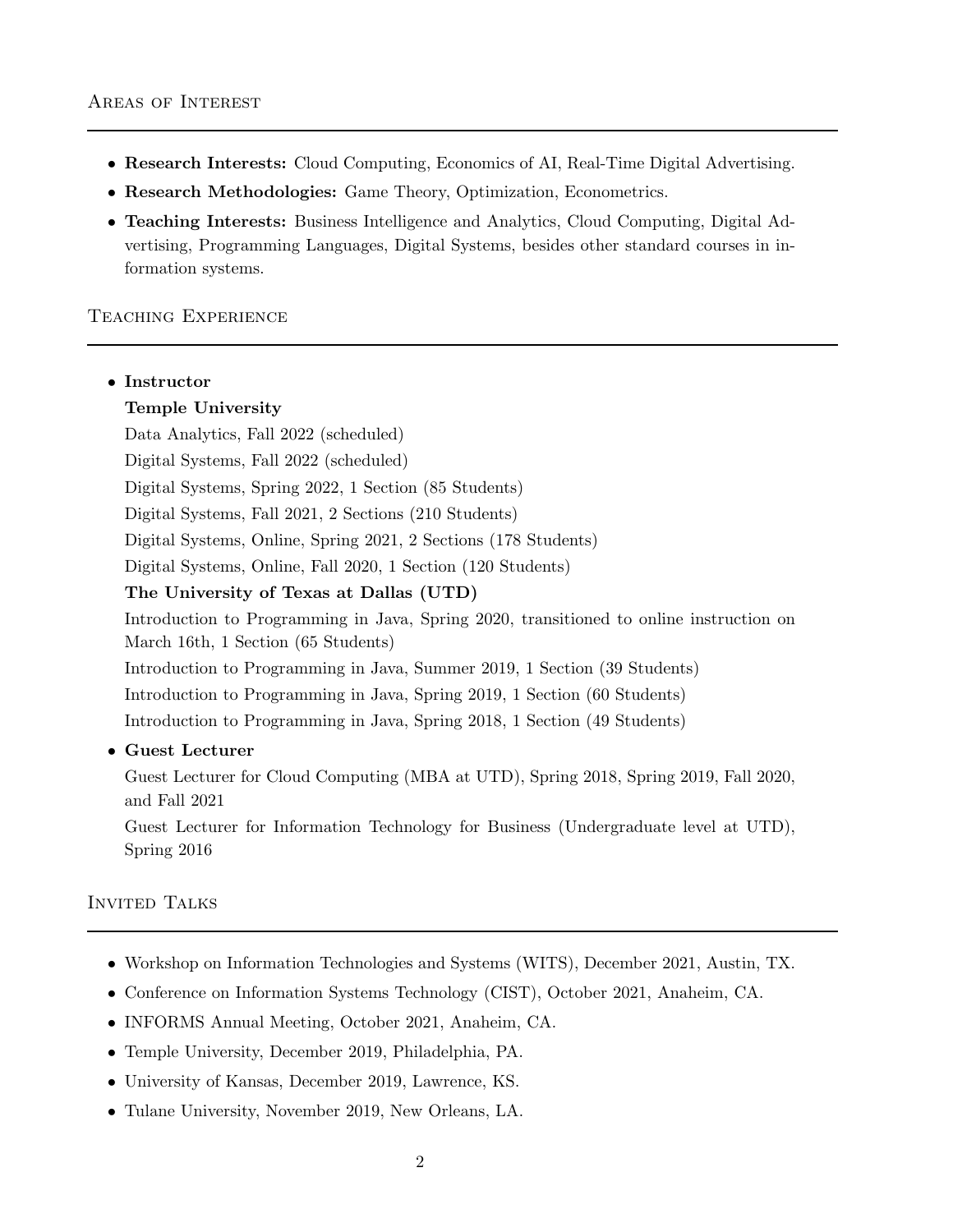- INFORMS Annual Meeting, October 2019, Seattle, WA.
- Conference on Information Systems Technology (CIST), October 2019, Seattle, WA.
- POMS 30th Annual Conference, May 2019, Washington, DC.
- INFORMS Annual Meeting, November 2018, Pheonix, AZ.
- Conference on Information Systems Technology (CIST), November 2018, Pheonix, AZ.
- The 16th Annual Big XII+ MIS Research Symposium, April 2018, Stillwater, OK.
- INFORMS Annual Meeting, October 2017, Houston, TX.
- POMS 28th Annual Conference, May 2017, Seattle, WA.

Industry Collaborations

• Cidewalk Technologies Inc., Boston, MA April 2016-present - Developing and Managing Cloud Computing Applications and Infrastructure - Analyzed Problem of Procuring Impressions from Multiple Ad-exchanges - Presented My Research on "A Model to Reduce Rental Cost in Cloud Computing" • Hyper Growth Solutions Inc., Northlake, TX September 2018 - Presented My Research on "A Model to Reduce Rental Cost in Cloud Computing" • DataStax Inc., Dallas, TX April 2017 - Presented My Research on "A Model to Reduce Rental Cost in Cloud Computing"

# Work Experience

- Lecturer, Tehran Payame Noor University, Iran, Feb 2011 May 2014
- Project Manager, Sepehr Fan Avar Company, Iran, Feb 2008 August 2008
- Project Management Intern, Sepehr Fan Avar Company, Iran, May 2007 August 2007

# Selected Honors

- "Is Multi-Cloud the Future? Desirability of Compatibility in the Multi-Cloud Market", with Subodha Kumar, 23rd Young Scholars Interdisciplinary Forum, Fox School of Business, Temple University, 12/10/2021-04/30/2023 (\$2000)
- "Solving the Social Dilemma with Equilibrium Data Harvesting Strategies: A Game-Theoretic Approach", with Hyeonsik Shin and Subodha Kumar, 22nd Young Scholars Interdisciplinary Forum, Fox School of Business, Temple University, 05/21/2021-12/30/2022 (\$2500)
- OWLIE Award Winner for the Best Ph.D. Student, The University of Texas at Dallas, 2019
- Dean's Excellence Scholarship, The University of Texas at Dallas, 2019
- Ph.D. Research Small Grant, The University of Texas at Dallas, 2019